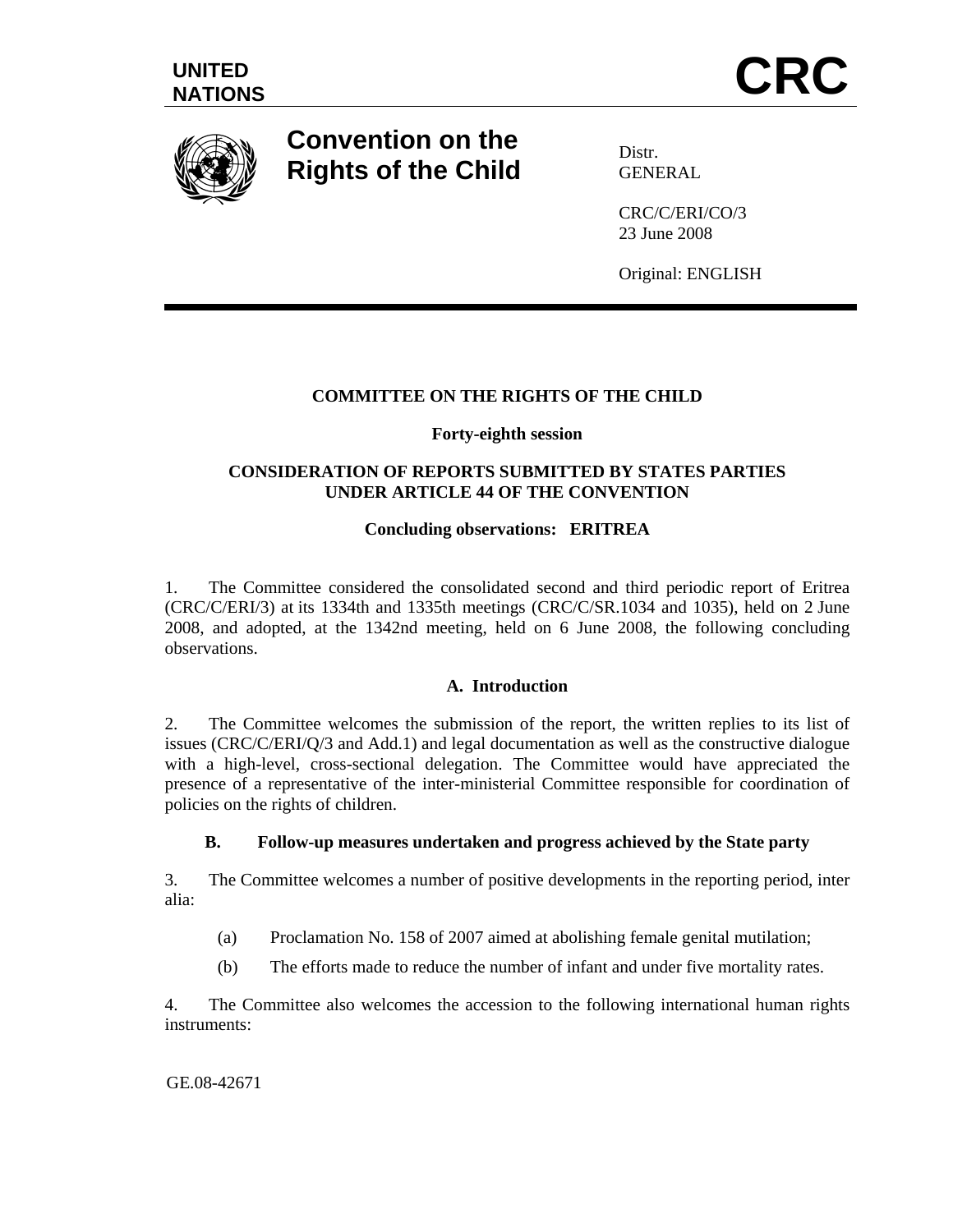- (a) The Optional Protocol on the sale of children, child prostitution and child pornography on 16 February 2005;
- (b) The Optional Protocol on the involvement of children in armed conflict on 16 February 2005.

## **C. Factors and difficulties impeding the implementation of the Convention**

5. The Committee acknowledges that the aftermath of the armed conflict as well as poverty and drought continue to hamper progress in the effective implementation of the provisions of the Convention.

## **D. Main areas of concern and recommendations**

#### **1. General measures of implementation (arts. 4, 42 and 44, para. 6, of the Convention)**

#### **The Committee's previous recommendations**

6. The Committee notes with satisfaction that certain concerns and recommendations (see CRC/C/15/Add.204) made upon the consideration of the initial report of the State party in 2003 have been addressed*.* However, the Committee is concerned that recommendations regarding, inter alia, legal reform, national plan of action, independent monitoring, resources allocation, data collection, harmful traditional practices, birth registration, child labour and juvenile justice have not been given sufficient follow-up. The Committee notes that those concerns and recommendations are reiterated in the present document.

7. **The Committee urges the State party to take all necessary measures to address those recommendations contained in the concluding observations on the initial report that have not yet been implemented and to provide adequate follow-up to the recommendations contained in the present concluding observations on the second and third periodic report.** 

#### **Legislation**

8. The Committee remains concerned at the lack of progress of Eritrea in reforming its legislation with a view to harmonizing it with the Convention on the Rights of the Child ("the Convention"), its Optional Protocols and related international standards and notes that the draft Civil and Penal Codes have not been adopted. The Committee regrets that a systematic legislative review by the Child Law Committee has not been completed. Furthermore, the Committee is concerned that customary laws still constitute an obstacle to the implementation of the Convention.

9. **The Committee recommends that the State party strengthen and expedite its efforts to bring domestic law into full compliance with the Convention by completing a comprehensive review of legislation by the Child Law Committee and implementing legislative amendments. The State party should consider the adoption of a comprehensive Children's Code in order to incorporate the provisions of the Convention and take into**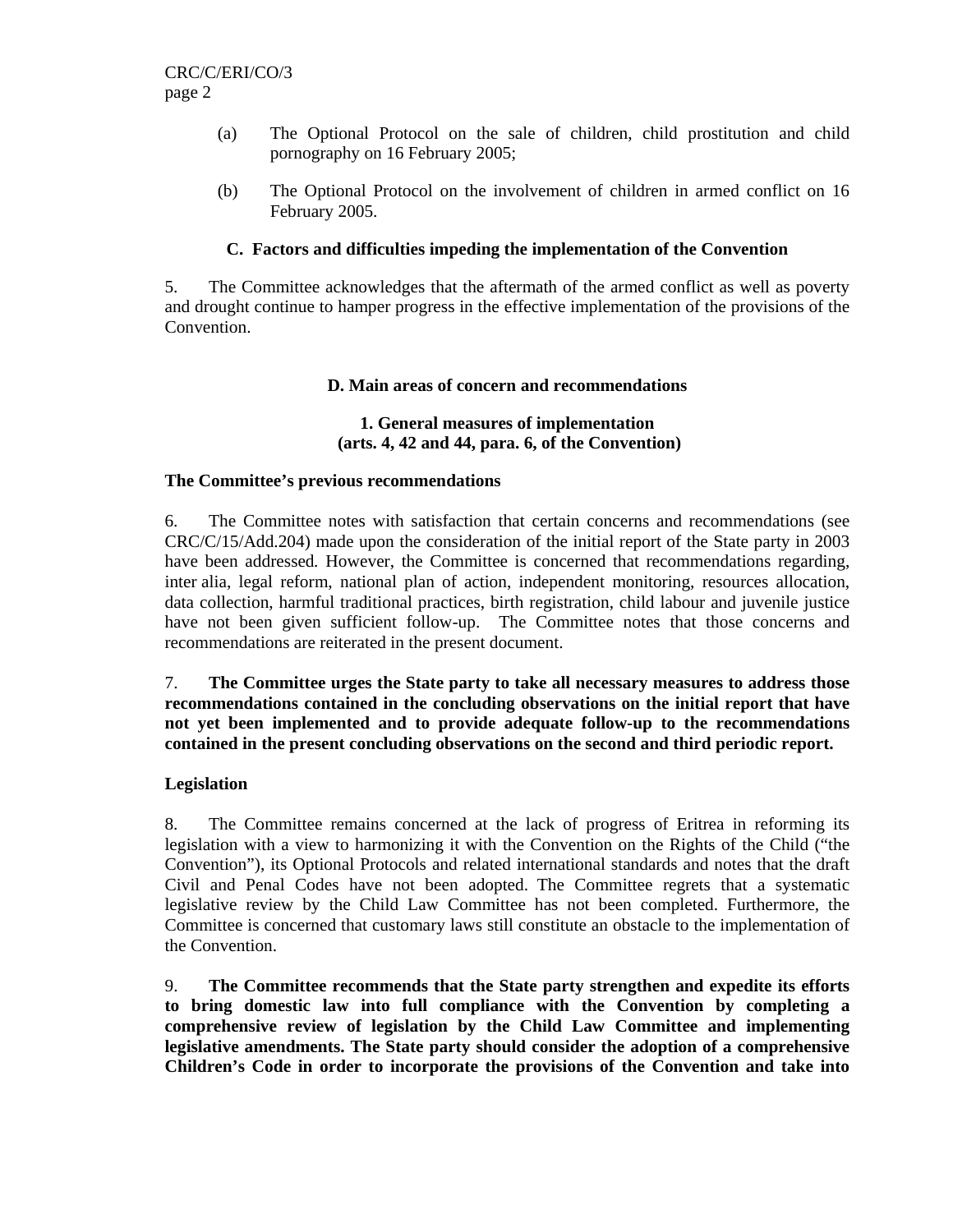**account the African Charter on the Rights and Welfare of the Child. Furthermore, the State party should promote awareness of legislation, in particular among communities which continue to apply customary laws.** 

#### **Coordination**

10. The Committee notes that an inter-ministerial Committee is responsible for coordination of policies and programmes and that offices of the Ministry of Labour and Human Welfare coordinate policies at the regional and sub-regional level. The Committee however remains concerned that national coordination of the implementation of the Convention is not sustained and regrets the lack of information on the mandate and resources available to the national and regional coordinating bodies.

11. **The Committee recommends that the State party ensure that the entity designated for coordination purposes be given an adequate mandate and human and financial resources enabling it to effectively coordinate and monitor implementation at the national, regional (zoba) and sub-regional level. In this regard, the Committee refers the State party to its general comment No. 5 (2003) on general measures of implementation for the Convention on the Rights of the Child.** 

#### **National Plan of Action**

12. The Committee notes several specific action plans and programmes mentioned in the report of the State party, but regrets the lack of a comprehensive National Plan of Action and of information indicating the outcome and evaluation of the National Programme of Action on Children 2002-2006 (CRC/C/15/Add.204, para. 8).

13. **The Committee recommends that the State party adopt a National Plan of Action for Children that covers all areas of the Convention and ensure its implementation with adequate human and financial resources, accompanied with assessment and evaluation mechanisms. Furthermore, the Committee recommends that the National Plan of Action for Children be translated into local languages and disseminated widely among local governments and non-governmental organizations (NGO) as they play an important role in its implementation. The Committee encourages the State party to take into account the Declaration and Plan of Action "A World Fit for Children" adopted by the General Assembly at the Special Session on Children held in May 2002 and its mid-term review of 2007. The Committee encourages the State party to also monitor the implementation of the "Call for accelerated action on the implementation of the Plan of Action towards Africa Fit for Children (2008-2012)" adopted in Cairo on 2 November 2007 by the African Union second Pan-African Forum on Children: midterm review (see A/62/653).** 

#### **Independent monitoring**

14. While the Committee welcomes the efforts of the State party to monitor the implementation of the Convention through expansion of social services to the sub-regional level and the child well-being committees, the Committee reiterates its concern as stated in the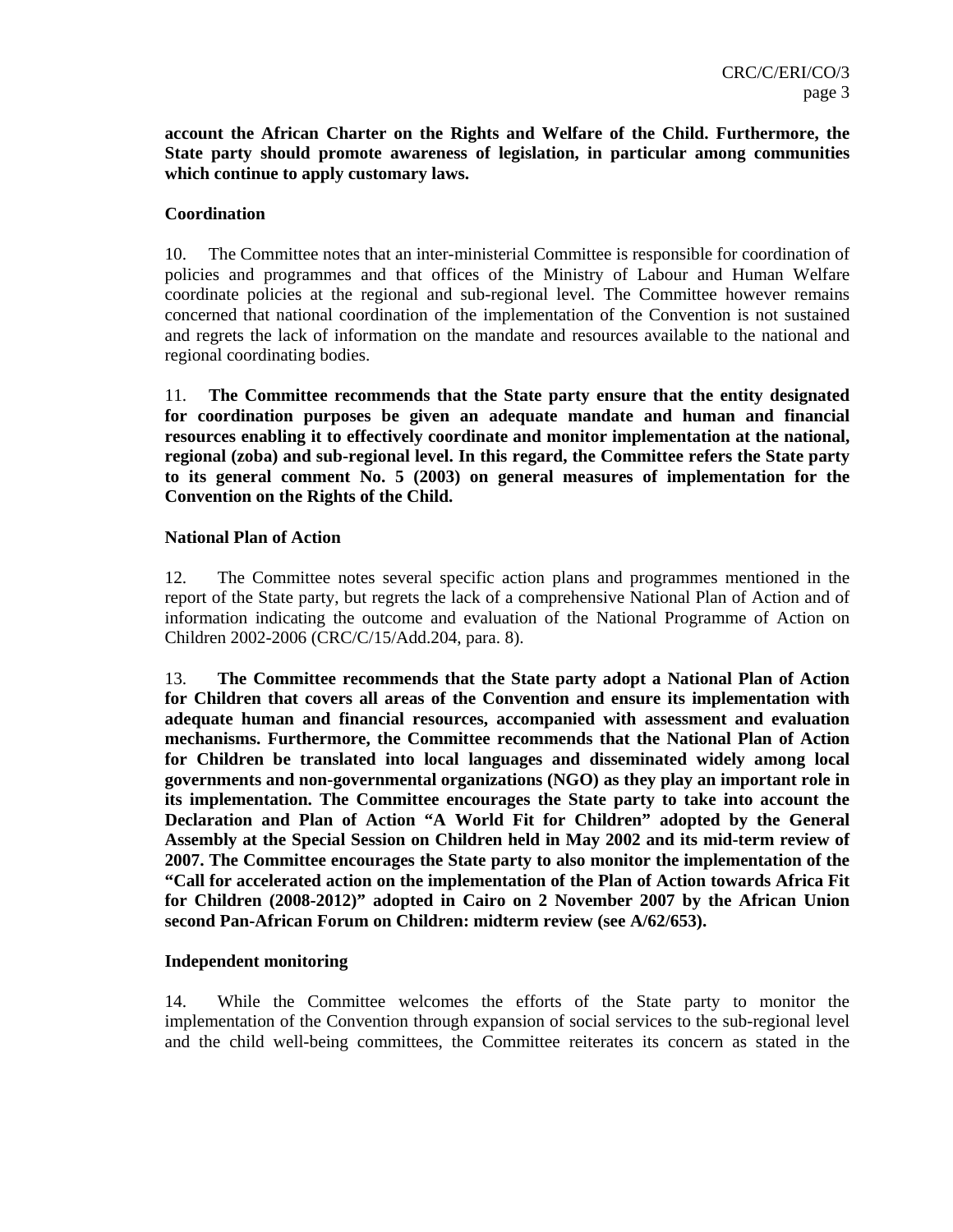previous concluding observations that there is no independent national human rights institution to monitor and promote the Convention (CRC/C/15/Add.204, paras. 10 and 11).

15. **The Committee recommends that the State party establish an independent national human rights institution in full compliance with the Paris Principles. Such an institution should be accessible to children and be provided with adequate human and financial resources to receive, monitor and investigate complaints from or on behalf of children on violations of their rights as well as recommend remedies. In this regard, the Committee draws the attention of the State party to its general comment No. 2 (2002) on the role of independent national human rights institutions in the promotion and protection of the rights of the child.** 

#### **Resources for children**

16. The Committee notes information that resources in some areas have been increased, but remains concerned that the allocated resources are insufficient to effectively improve the implementation and protection of children's rights. The Committee is further concerned that information regarding allocations for children is imprecise and not related to the total budget or gross domestic product. In particular, the Committee notes the considerable military expenditure in contrast to allocations to education and health.

17. **The Committee urges the State party to take into account the recommendations issued by the Committee following its day of general discussion held on 21 September 2007 on "Resources for the Rights of the Child - Responsibility of States". In the light of article 4 of the Convention, the Committee also urges the State party to prioritize and increase budgetary allocations for children at both national, regional and sub-regional levels to improve the implementation of the rights of the child throughout the country and, in particular, to pay attention to the protection of the rights of children belonging to vulnerable groups, including children belonging to minority groups, children with disabilities, children affected by and/or infected with HIV/AIDS and children living in poverty and in remote and rural areas.**

#### **Data collection**

18. The Committee welcomes the improvements made with regards to data collection since the last periodic review in 2003. However, it notes that the figures given do not indicate the proportion of children in need and that updated data remains lacking in numerous areas, inter alia on alternative care, child abuse, sexual exploitation and child labour.

19. **The Committee encourages the State party to further strengthen its system of data collection and analysis as a basis for assessing progress achieved in the realization of children's rights and to help design policies to implement the Convention. The Committee also recommends that the State party seek technical assistance, including from the United Nations Children's Fund (UNICEF), in order to establish a DevInfo–based national database.**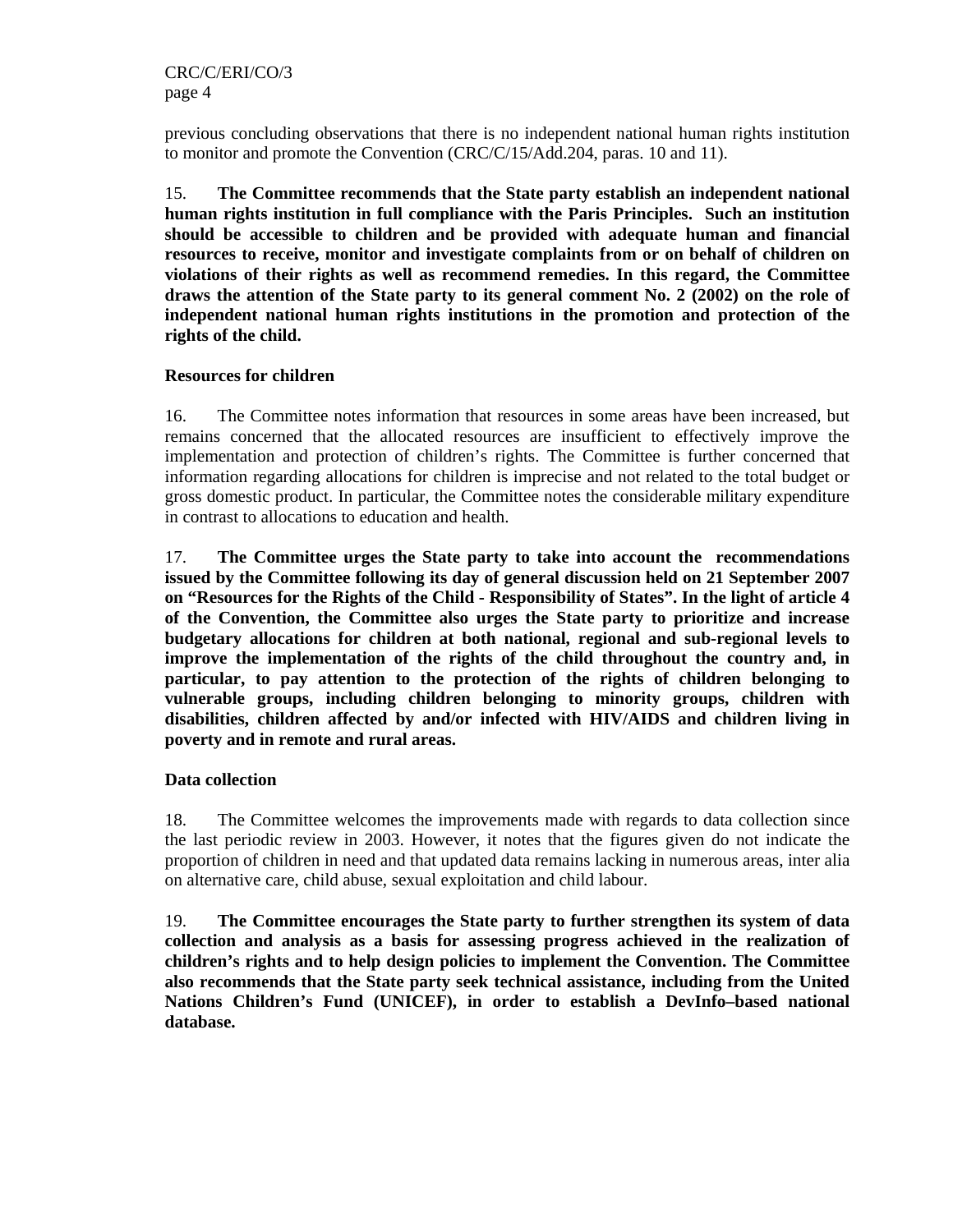#### **Dissemination, training and awareness-raising**

20. The Committee notes with appreciation the efforts made by the State party in translating and disseminating the Convention through the organization of seminars and public events. However, the Committee is concerned that additional efforts are required with regard to raising awareness of the Convention among relevant professional groups, communities, religious leaders, parents and among children themselves, especially in rural and remote areas.

21. **The Committee recommends that the State party strengthen its efforts to ensure that the provisions of the Convention are widely known and understood by communities, religious leaders, parents and children, by using various forms of media with active participation of children. The Committee recommends that human rights education be included in the official curriculum at all levels of education The Committee also recommends that the State party conduct public awareness campaigns paying particular attention to people with low literacy skills.** 

22. **The Committee recommends the reinforcement of systematic training of all professional groups working for and with children, including teachers, police, lawyers, judges, health personnel, social workers and personnel of childcare institutions, including those in rural and remote areas. The Committee suggests that the State party seek technical assistance from UNICEF and the Office of the United Nations High Commissioner for Human Rights (OHCHR) for the above recommendations.** 

#### **Cooperation with civil society**

23. The Committee is seriously concerned over the limitations placed upon certain organizations of civil society and in particular regrets the severe administrative and practical restrictions upon the operation of international and national NGOs, in particular those working in the area of human rights and humanitarian assistance for children.

24. **The Committee strongly recommends the State party to respect the indispensable role played by civil society in furthering the implementation of the Convention and encourages the active, positive and systematic involvement of civil society, including international and national NGOs, in the promotion of children's rights, including their participation in the follow-up to the concluding observations of the Committee.** 

# **2. General principles (arts. 2, 3, 6 and 12 of the Convention)**

#### **Non-discrimination**

25. The Committee notes as positive that the principle of non-discrimination is incorporated in the Constitution as well as efforts to narrow the gender gap. The Committee also recognizes efforts by the State party to reduce regional disparities by the establishment of more colleges and hospitals, yet notes that regional disparities remain a concern. Furthermore, the Committee is concerned that de facto discrimination against certain groups of children persists, particularly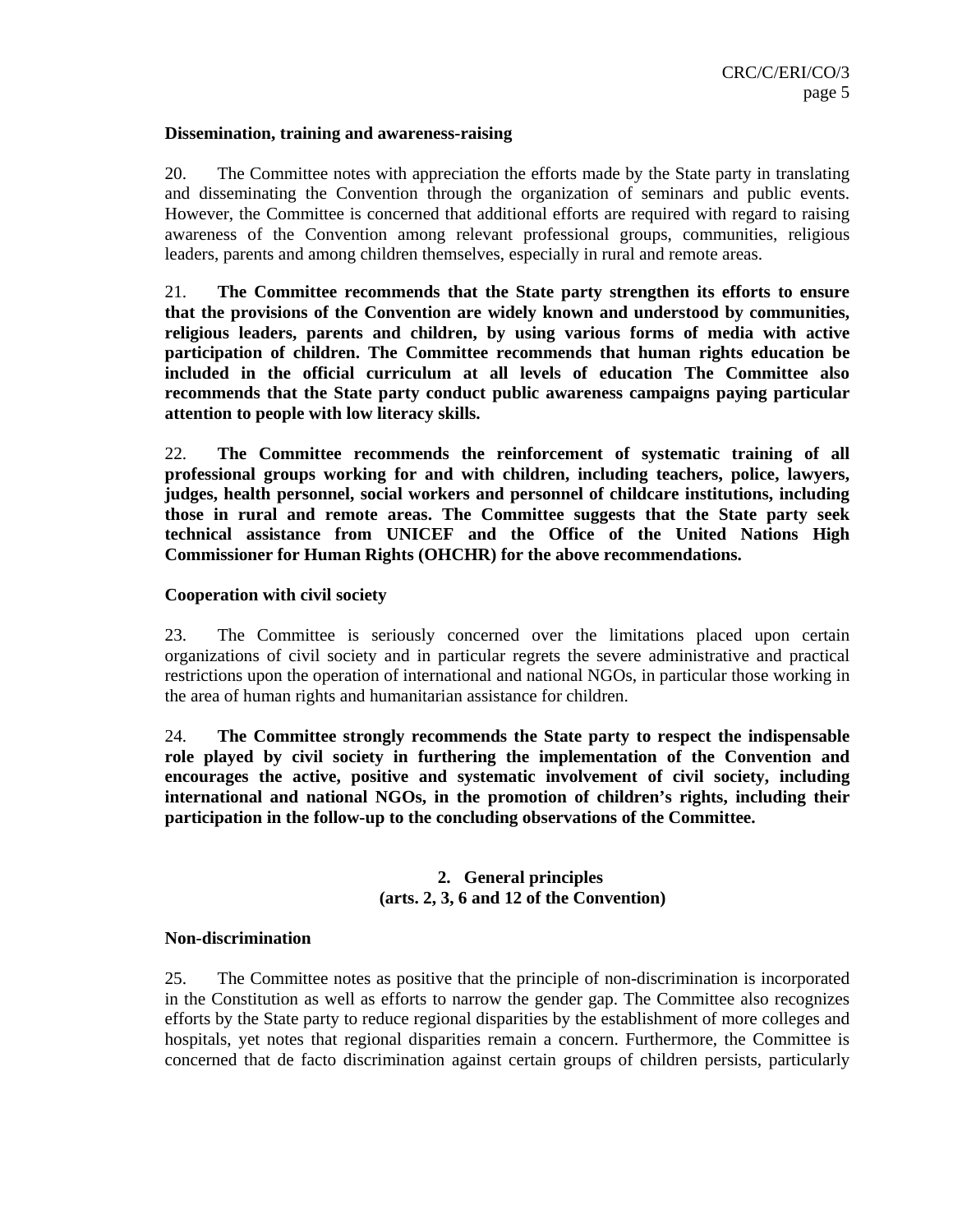with regards to girls, children living in poverty, children affected by and/or infected with HIV/AIDS, orphans and children belonging to nomadic and pastoralist minorities.

26. **The Committee recommends that the State party make combating discrimination against vulnerable groups a national priority. In particular, the Committee recommends the State party to design programmes which enable the girl to access her rights without discrimination and to raise awareness among all stakeholders and society at large of the value of the girl child. Furthermore, in relation to other forms of discrimination, the Committee urges the State party to take adequate measures to ensure the practical application of provisions guaranteeing the principle of non-discrimination and full compliance with article 2 of the Convention, and to adopt a comprehensive strategy to eliminate regional disparities as well as discrimination on any grounds and against all vulnerable groups.**

27. **The Committee regrets that information was not included in the report on the measures and programmes relevant to the Convention undertaken by the State party to follow up on the Declaration and Programme of Action adopted at the 2001 World Conference against Racism, Racial Discrimination, Xenophobia and Related Intolerance, taking into account general comment No. 1 (2001) on the aims of education. The Committee requests that specific information, as outlined above, be provided in the next periodic report.** 

## **Best interests of the child**

28. The Committee appreciates the efforts of the State party to incorporate the best interest of the child into certain decision-making processes, however is concerned that there is little evidence that the best interests is a primary consideration by the legislative, executive and judicial branches of power.

29. **The Committee recommends that the State party ensure that the principle of the best interests of the child be formally incorporated into the legislative, executive and judicial branches of power by inter alia including reference to the best interests of the child in legislation and other actions such as children in cases of divorce, child protection, adoption and juvenile justice; ensuring that procedures of the executive include reference to the best interests of the child; and that members of the judiciary are aware of the Convention and its implications.** 

#### **Respect for the views of the child**

30. While noting with appreciation the efforts made by the State party to implement the principle of respect for the views of the child, notably in custody and adoption cases, the Committee remains concerned over the lack of adequate opportunities for children to express their views and that traditional societal attitudes limit the consideration given to children's views, including in the community, schools and within the family. The Committee is furthermore concerned that sufficient legal provisions have not been implemented to guarantee the right of the child to be heard in judicial and administrative proceedings affecting the child.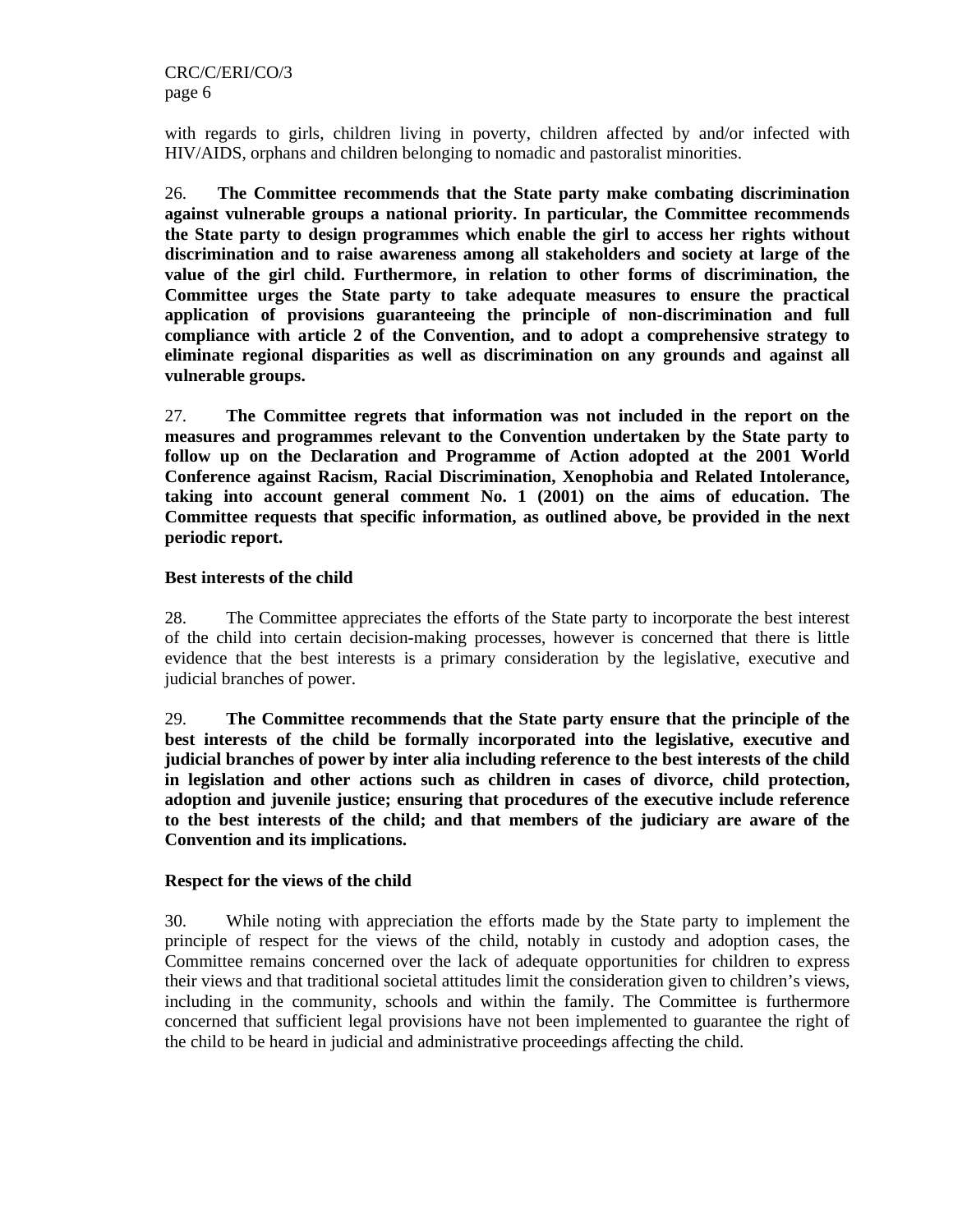31. **The Committee recommends that the State party strengthen its efforts to ensure that children's views are given due consideration in the community, the family, the schools and to guarantee the right of the child to be heard in any judicial and administrative proceedings affecting the child, in accordance with article 12 of the Convention. In this context, the Committee encourages the State party to take into account the recommendations adopted by the Committee following the day of general discussion on the right of the child to heard, held on 15 September 2006.** 

> **3. Civil rights and freedoms (arts. 7, 8, 13-17 and 37 (a) of the Convention)**

#### **Birth registration**

32. The Committee, while noting the reported efforts by the State party to improve the rate of birth registration, is concerned over the lack of adequate institutional structures, especially at the regional and sub-regional level, to ensure birth registration and is still concerned at information indicating that large numbers of children, in particular those of minorities, are neither registered at birth nor at a later stage*.*

33. **The Committee reiterates its concern from the previous periodic review and urges the State party to strengthen and further develop measures to ensure that all children born within the national territory, including those of minorities and living in remote areas, are registered. Furthermore, the Committee urges the State party to create institutional structures at all levels that are accessible and free in order to implement effective birth registration, e.g. by introducing mobile units, especially in rural and remote areas and internally displaced persons and refugee camps. The Committee recommends the State party to seek technical assistance from UNICEF for the implementation of these recommendations.** 

#### **Freedom of expression**

34. The Committee is concerned over the severe restriction on the freedom of expression and the lack of free media, which has a negative impact on children's right to access information.

35. **The Committee urges the State party to remove unnecessary restrictions on the media in order to guarantee that children can access information and exercise their right to freedom of expression in accordance with articles 13 and 17 of the Convention.** 

#### **Freedom of religion**

36. The Committee is deeply concerned over measures by the State party to confiscate certain child orphanages and kindergartens as well as the detention of children belonging to certain religious denominations that are not recognized by the State party*.*

37. **The Committee urges the State party to lift restrictions, release children detainees and respect the rights of children belonging to all religious denominations to exercise their right to freedom of religion.**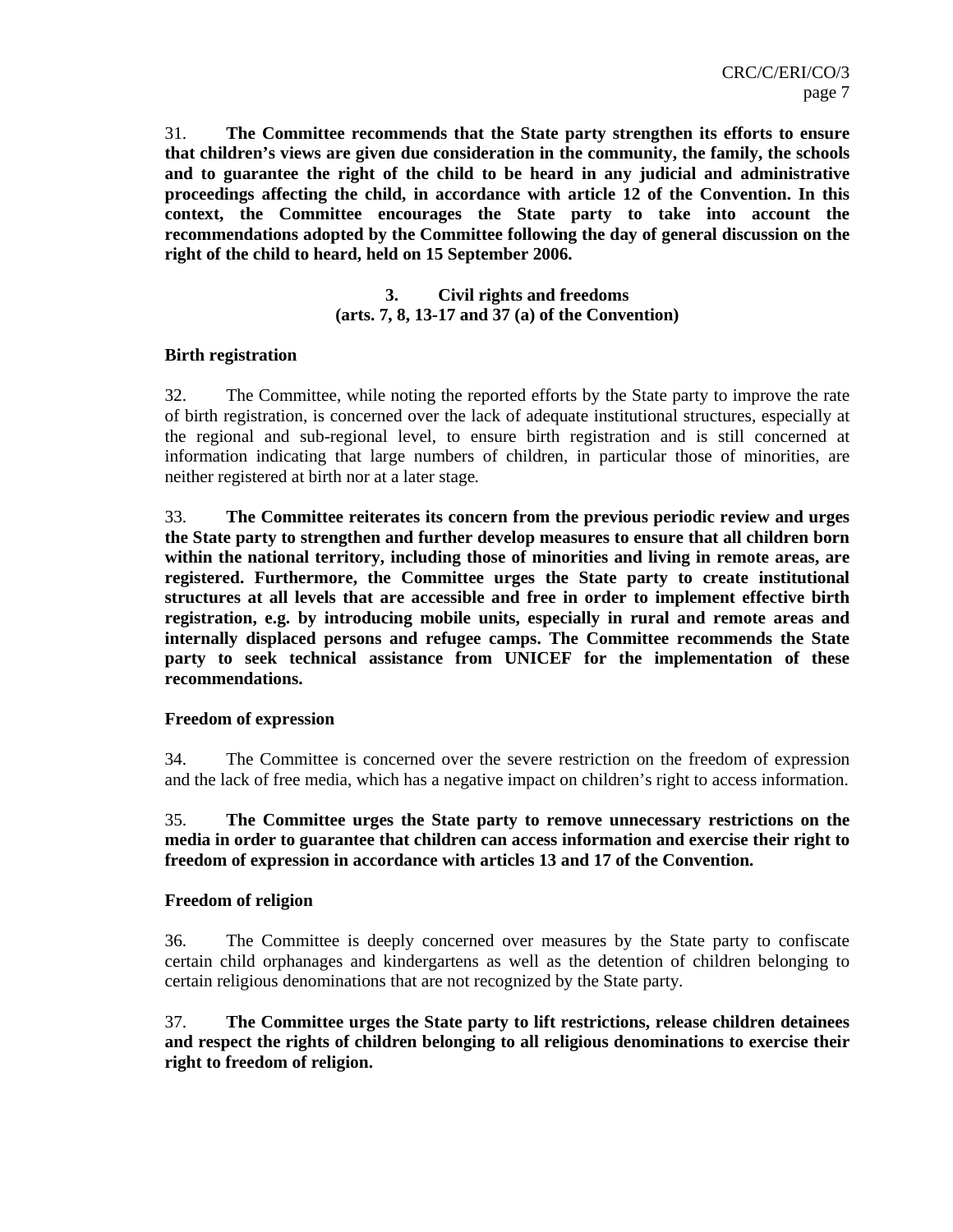#### **Corporal punishment**

38. The Committee notes that the provision on corporal punishment in the Transitional Penal Code only applies to children under 15 when endangering gravely their physical and mental health and that "reasonable chastisement" remains permitted. The Committee is concerned that corporal punishment is still widely practised in the home, the schools and other settings.

39. **The Committee recommends that the State party prohibit corporal punishment by law and enforce the prohibition in all settings, including in the family, the schools and alternative childcare. It also recommends that the State party conduct awareness-raising campaigns to ensure that alternative forms of discipline are used, in a manner consistent with the child's human dignity and in conformity with the Convention, especially article 28, paragraph 2, while taking due account of the general comment No. 8 (2006) on the right of the child to protection from corporal punishment and other cruel or degrading forms of punishment. The Committee also recommends the State party to seek technical assistance from UNICEF in order to implement relevant programmes in the school environment.**

## **Torture and degrading treatment**

40. The Committee is seriously concerned over the information that children, including those in high schools, are victims of torture, cruel and degrading treatment by the police and military. In particular, the Committee expresses concern at information indicating detentions and ill-treatment directed against children who seek to avoid military service.

41. **The Committee urges the State party to take effective measures to protect all children from torture, cruel, inhuman and degrading treatment. The Committee emphasizes the urgent need to investigate and sanction those responsible for having committed abuses. The Committee recommends that the State party ensure that all child victims of torture, cruel and degrading treatment are provided access to physical and psychological recovery and social reintegration as well as compensation, giving due consideration to the obligations enshrined in article 39 of the Convention.** 

**4. Family environment and alternative care** 

 **(arts. 5, 18 (paras. 1-2), 9-11, 19-21, 25, 27 (para. 4) and 39 of the Convention)** 

#### **Family environment**

42. The Committee is concerned over the high number of vulnerable families due the aftermath of the armed conflict, poverty, HIV/AIDS as well as the absence of one parent due to obligatory military service, detention or exile.

43. **The Committee recommends that the State party take all necessary measures to ensure the allocation of appropriate financial and other support to programmes that support parents in the exercise of their responsibilities. In particular the Committee recommends the State party to provide effective support programmes for children in vulnerable families, such as those mentioned above.**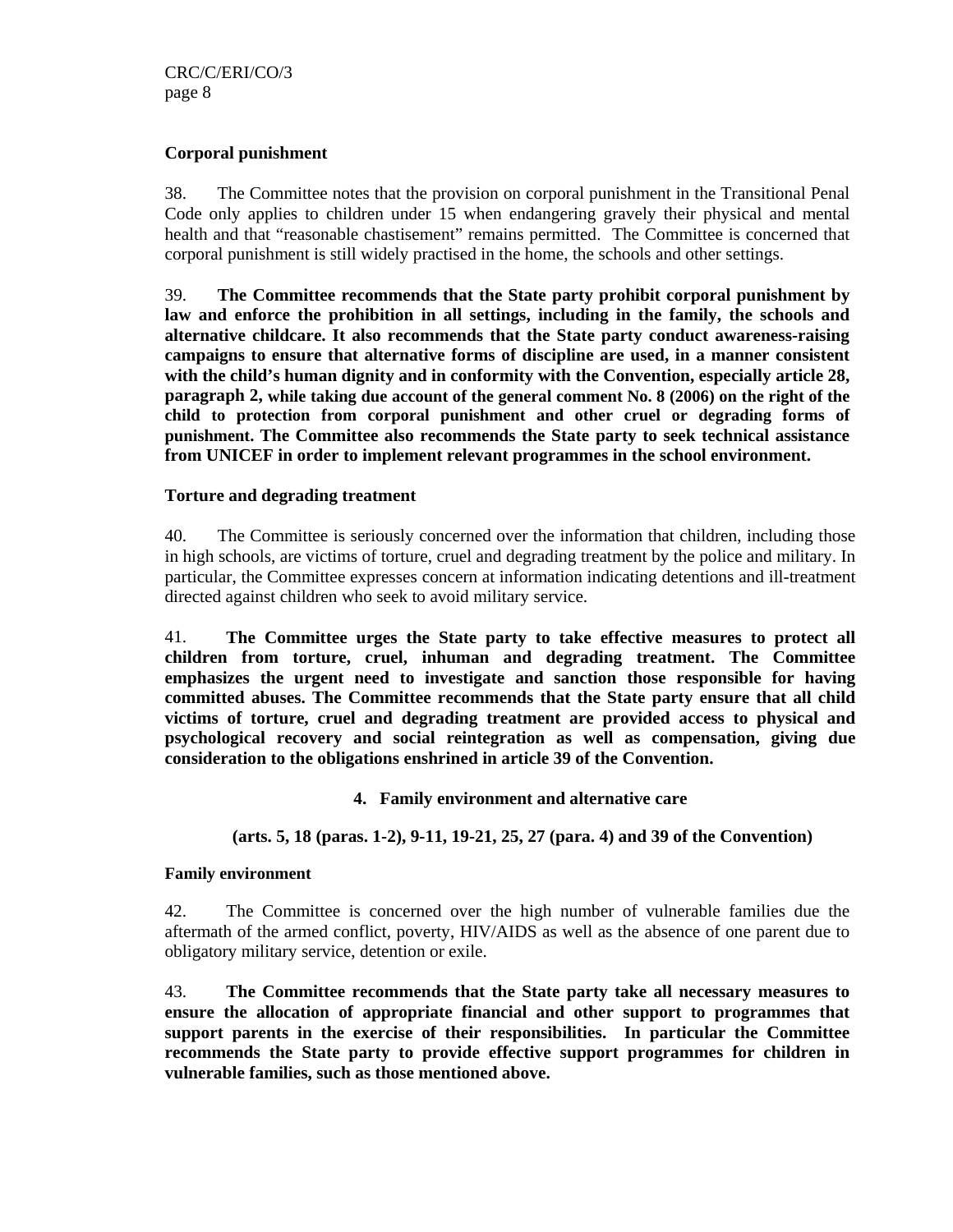#### **Children without parental care**

44. The Committee while noting as positive the efforts by the State party to prioritize alternative care for children in a community setting and reduce the number of children in institutions. However, the Committee remains concerned over the lack of accurate data on the number of affected children and over the high number of orphans, including HIV/AIDS orphans as well as refugee and displaced children, in relation to the measures and resources available to them.

45. **The Committee recommends that the State party, while taking into account the recommendations issued by the Committee following its day of general discussion on children without parental care, held on 16 September 2005, undertake the necessary measures to protect the rights of children without parental care and address their needs with a focus on, inter alia:** 

(a) **Improved assistance to extended families who care for children of parents who have died of AIDS and for child-headed households;** 

(b) **Further promotion of and support for family-type and community based forms of alternative care for children deprived of parental care, in order to reduce the dependence on institutional care;** 

(c) **Providing training for staff in alternative care settings and access to complaints mechanisms for the children;** 

(d) **Adequate monitoring of alternative care facilities on the basis of established regulations;** 

(e) **Continued reunification with their birth family when appropriate for children receiving alternative care.** 

#### **Adoption**

46. The Committee notes as positive that domestic adoptions are given priority and the intention of the State party to ensure that legislation relating to adoption is brought into conformity with the Convention. The Committee however regrets the lack of information and data in relation to adoptions.

47. **The Committee recommends that the State party evaluate its adoption practices and enact legislation in accordance with the best interest of the child and articles 20, paragraph 3, and 21 of the Convention. The Committee also recommends the State party to consolidate its data collection system and provide more information on domestic and intercountry adoptions. Furthermore, the Committee recommends that the State party ratify the 1993 Hague Convention on Protection of Children and Cooperation in Respect of Intercountry Adoption in order to avoid the sale of children through illegal adoptions.**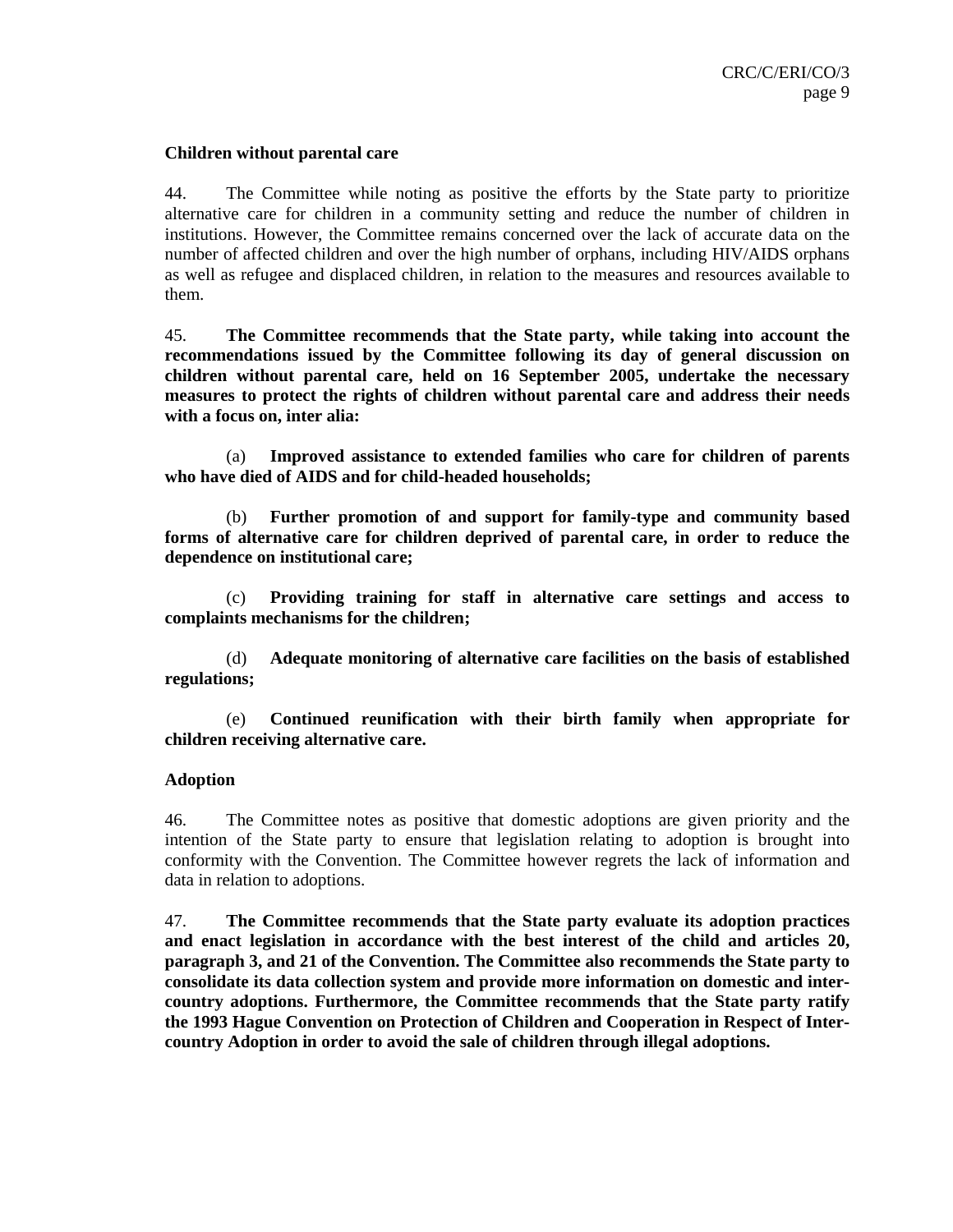#### **Child abuse**

48. The Committee notes the inclusion of provisions on sexual abuse in the Transitional Penal Code, however regrets that adequate information on child abuse is lacking in the State party report.

#### 49. **The Committee recommends that the State party:**

(a) **Take the necessary measures to prevent child abuse and neglect;** 

(b) **Establish effective mechanisms to receive, monitor though collection of data and investigate reports of cases of child abuse and, when required, initiate prosecutions of perpetrators in a manner that is child sensitive and ensures the privacy of the victims;** 

(c) **Provide children victims of sexual or other forms of abuse with the necessary psychological and other support for their full recovery and social reintegration,** 

(d) **Carry out preventive public education campaigns about the consequences of the abuse and ill-treatment of children;** 

(e) **Provide support for the operation of a 24-hour three-digit toll free helpline for children;** 

(f) **Finalize and adopt the national plan of action on violence and abuse against children.** 

(g) **Seek technical assistance from inter alia UNICEF.** 

**Follow-up to the United Nations study on violence against children** 

50. **With reference to the United Nations study on violence against children, the Committee recommends that the State party:** 

**(a) Take all necessary measures to implement the recommendations of the United Nations study on violence against children (A/61/299) taking into account the outcome and recommendations of the Regional Consultation for Eastern and Southern Africa, held in South Africa from 18 to 20 July 2005. In particular, the Committee recommends that the State party pay particular attention to the following recommendations;** 

- **(i) Prohibit all forms of violence against children;**
- **(ii) Strengthen national and local commitment and action;**
- **(iii) Promote non-violent values and awareness-raising;**
- **(iv) Enhance the capacity of all who work with and for children;**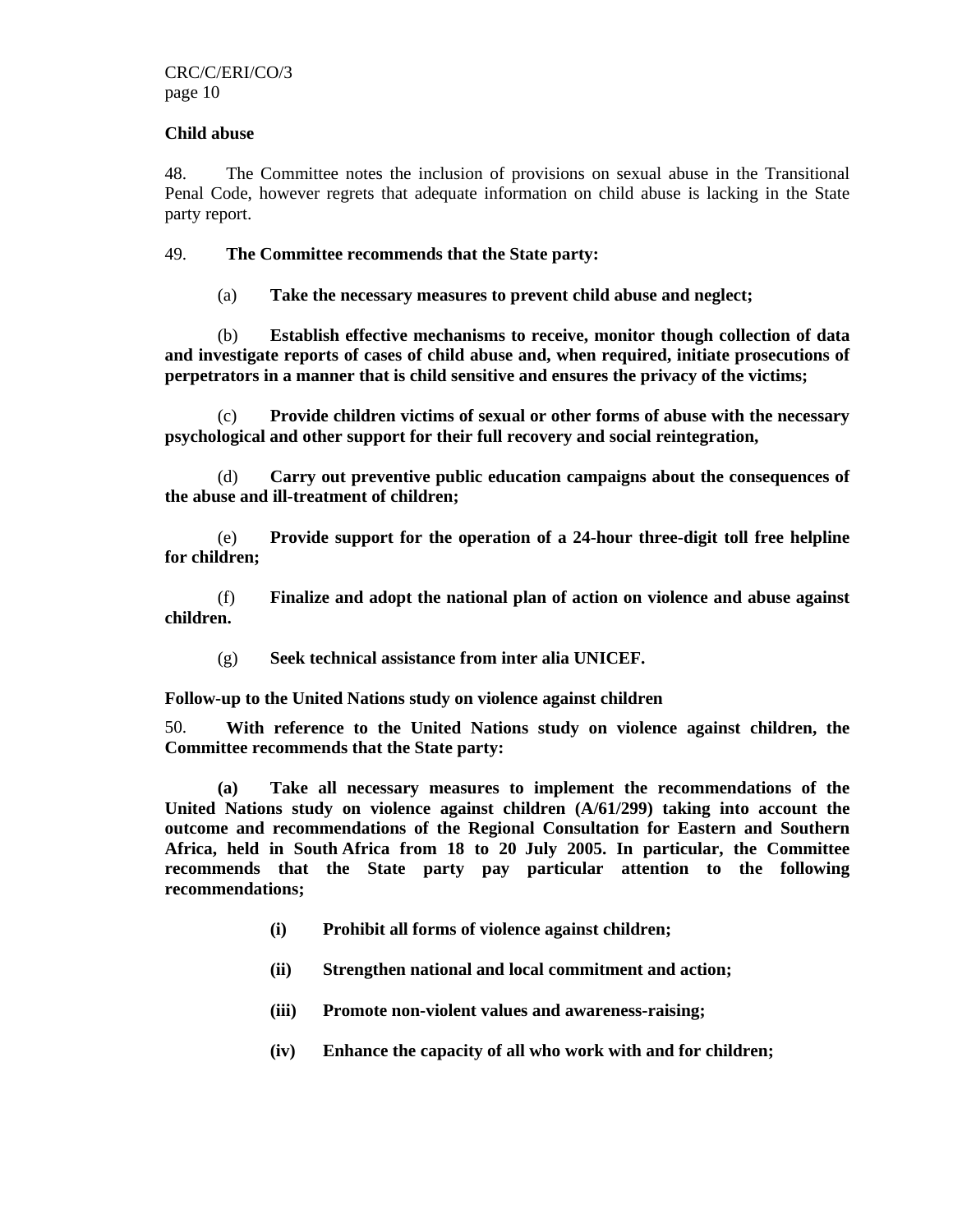**(v) Ensure accountability and end impunity;** 

**(b) Use the recommendations of the United Nations study as a tool for action in partnership with civil society and, in particular, with the involvement of children to ensure that all children are protected from all forms of physical, sexual and psychological violence and to gain momentum for concrete and time-bound actions to prevent and respond to such violence and abuse; and** 

**(c) Seek technical cooperation in this respect from OHCHR, UNICEF and the World Health Organization (WHO), and other relevant agencies, inter alia, the International Labour Organization (ILO), the United Nations Educational, Scientific and Cultural Organization (UNESCO), the Office of the United Nations High Commissioner for Refugees (UNHCR), the United Nations Office on Drugs and Crime (UNODC), as well as NGO partners.** 

> **5. Basic health and welfare (arts. 6, 18,para. 3, 23, 24, 26, 27,paras. 1-3, of the Convention)**

#### **Children with disabilities**

51. The Committee notes as positive the assistance provided by the State party to children with disabilities, in particular the measures undertaken to improve access to education. The Committee however notes that further measures are required in order to extend the coverage of assistance and rehabilitation to all children with disabilities, particularly in rural and remote areas.

52. **The Committee recommends that the State party, while taking into account the Standard Rules on the Equalization of Opportunities for Persons with Disabilities (General Assembly resolution 48/96) and the recommendations issued by the Committee following its day of general discussion on children with disabilities, held on 6 October1997, take all necessary measures to:** 

(a) **Continue raising awareness of children with disabilities, including their rights, special needs and potential, in order to change prevailing prejudices against children;** 

(b) **Collect adequate disaggregated statistical data on children with disabilities and use such data in developing policies and programmes to promote their equal opportunities in society, paying particular attention to children living in remote areas of the country;** 

(c) **Provide children with disabilities with access to adequate social and health services, as well as to quality education;** 

(d) **Ensure that professionals working with and for children with disabilities, such as medical, paramedical and related personnel, teachers and social workers are adequately trained.**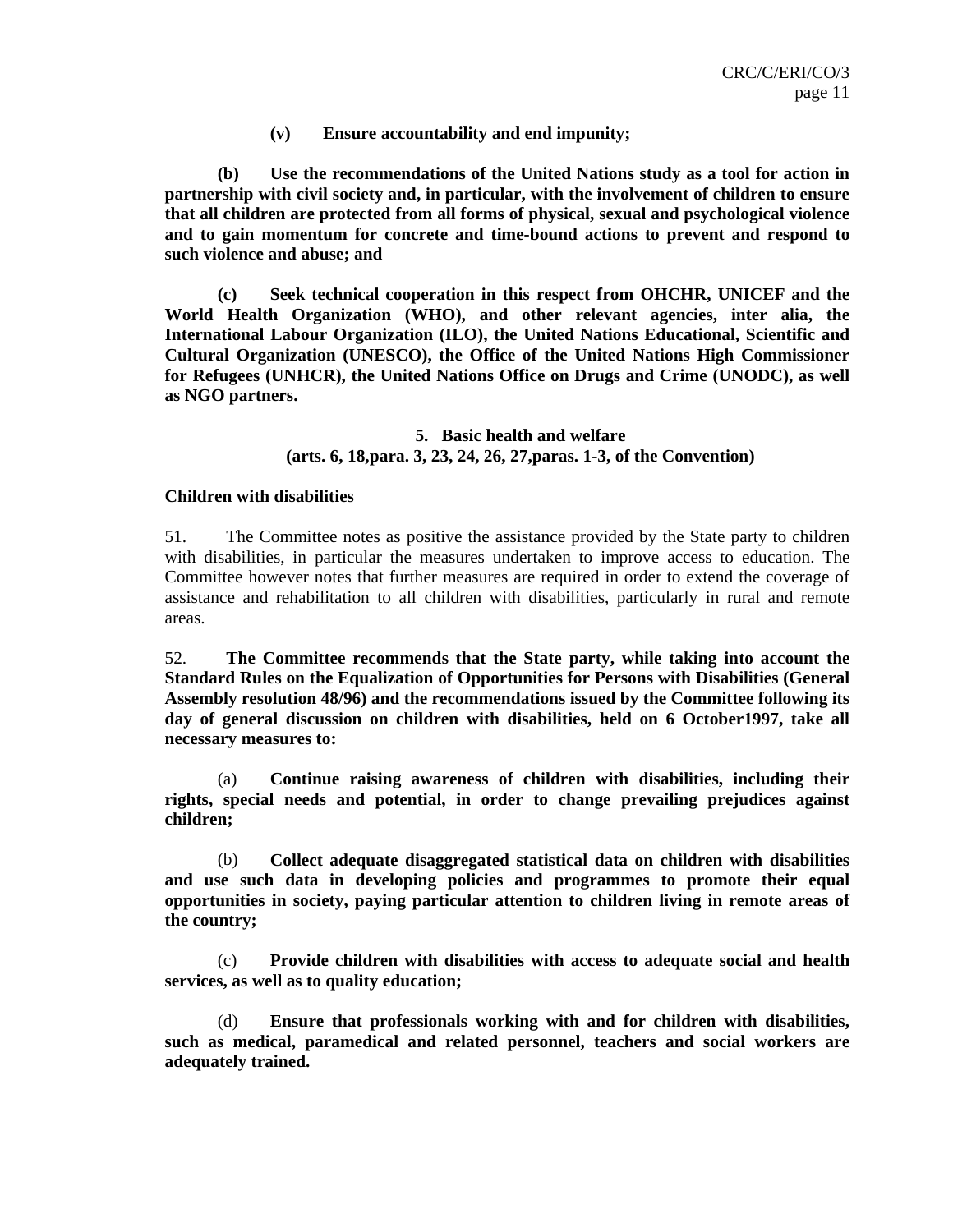#### **Health and health services**

53. The Committee notes improvements regarding infant, under-five and maternal mortality rates but remains deeply concerned that these remain very high. The Committee notes efforts by the State party to improve health services to remote areas and the construction of new hospitals. However, it remains concerned that medical facilities are still primarily concentrated in the urban areas, resulting in exclusion of large parts of the population, in particular those belonging to minorities, of access to necessary health services. It is also concerned over the low coverage of vaccinations, the prevalence of malaria and the high incidence of malnutrition.

54. **The Committee recommends that the State party take all necessary measures to strengthen its programmes for improving health care by supporting programmes with adequate and clearly allocated resources, while paying particular and urgent attention to mortality rates, vaccination uptakes, nutrition status, breastfeeding rates and the management of communicable diseases and malaria. Specifically, the Committee recommends that the State party pay specific attention to the urban/rural divide and target financial allocations in order to address the disparities in access to services, also bearing in mind measures required to improve the access for children of minority groups.**

55. **Furthermore, Committee notes with appreciation the tradition in the State party of an overall high level of breastfeeding rates, to maintain this high rate the committee recommends State party, inter alia, to promote:** 

**(a) Exclusive breastfeeding for 6 months;** 

**(b) Adoption of the International Code for Marketing of Breast**-**milk Substitutes,** 

#### **HIV/AIDS**

56. The Committee welcomes the information by the State party that anti-retroviral treatment is available free of charge. However, it notes the challenges involved in ensuring its accessibility to all those who need it. The Committee is concerned over the increasing HIV/AIDS infection rates and notes that children, and in particular adolescent girls in urban areas, are highly vulnerable to contracting HIV/AIDS. The Committee is concerned that prevention of mother to child transmission (PMTCT) services are inadequate, that testing and counselling services are insufficient and that there is a lack of a legal framework and strategy on how to support and counteract discrimination against children who have contracted or lost their parents to HIV/AIDS.

57. **The Committee recommends, with reference to its general comment No. 3 (2003) on HIV/AIDS and the rights of the child and to the International Guidelines on HIV/AIDS and Human Rights, the State party to:** 

**(a) Ensure the full and effective implementation of a comprehensive policy to prevent HIV/AIDS with adequate targeting of areas and groups that are the most vulnerable;**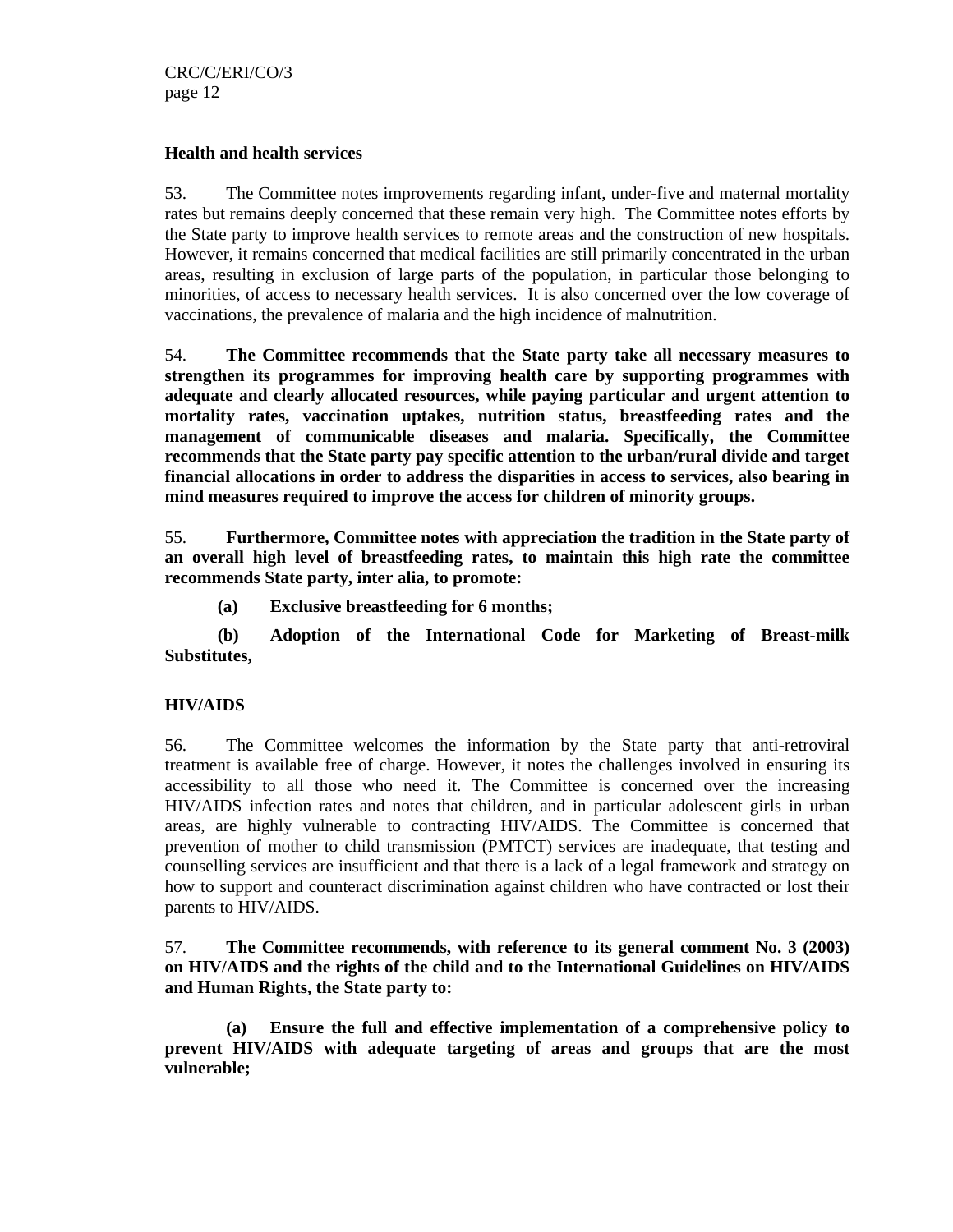**(b) Strengthen its efforts to combat HIV/AIDS, including through awareness-raising campaigns;** 

**(c) Ensure access to child-sensitive and confidential testing and counselling, without the need for parental consent;** 

**(d) Strengthen and expand its efforts and services to prevent mother-to-child transmission of HIV;** 

**(e) Develop a legal framework and strategy in order to protect children and prevent discrimination against children infected with and affected by HIV/AIDS;** 

**(f) Seek international assistance from, among others, UNAIDS and UNICEF, to that effect.** 

#### **Adolescent health**

58. The Committee is concerned that insufficient attention has been paid to adolescent health issues, including developmental, mental and reproductive health concerns. The Committee is specifically concerned over the situation of girls due to the high incidence of early pregnancies, as these have a negative impact on their health.

59. **The Committee recommends that the State party, taking into account the Committee's general comment No. 4 (2003) on adolescent health and development in the context of the Convention on the Rights of the Child:** 

**(a) Undertake a comprehensive study to assess the nature and extent of adolescent health problems and, with the participation of adolescents, use it as a basis to formulate adolescent health policies and programmes with a particular focus on the prevention of early pregnancies and sexually transmitted infections (STIs);** 

**(b) Ensure improved sex and reproductive health education in schools;** 

**(c) Strengthen reproductive health services and make them known and accessible to adolescents.** 

#### **Harmful traditional practices**

60. The Committee, while noting with appreciation efforts by the State party to eradicate female genital mutilation (FGM) through the proclamation No. 158 of 2007 aimed at abolishing the practice and that the State party has designed a five year strategic plan to eradicate harmful traditional practices, reiterates its serious concern over the very high incidence of FGM, which still affects nearly 90 per cent of girls. The Committee, while noting awareness-raising efforts about the harmful impact of FGM, is concerned that such measures need to be strengthened and mainstreamed in a sustainable manner.

61. **The Committee recommends the State party to continue and strengthen its efforts including through effectively enforcing the criminalization of female genital mutilation.**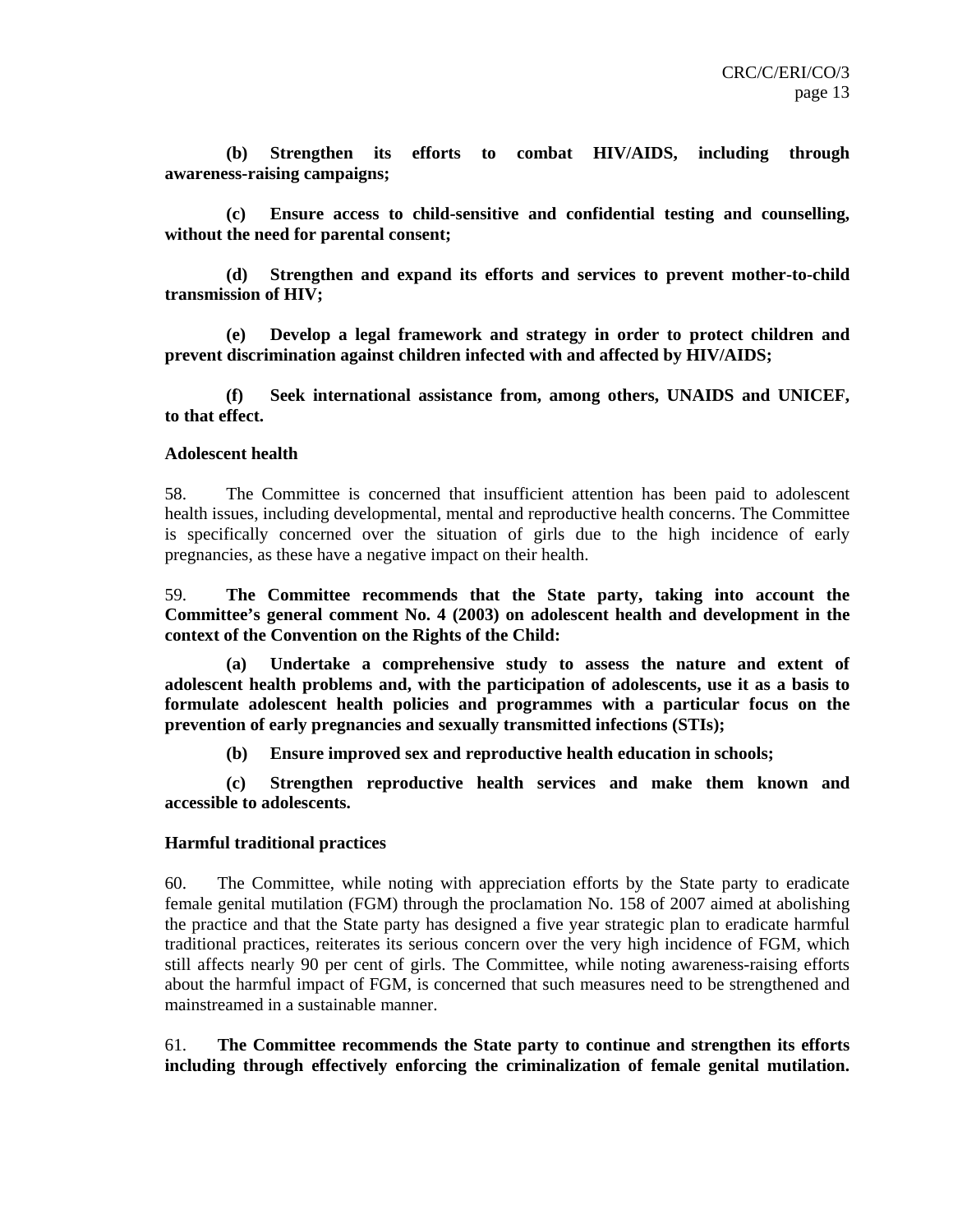**Furthermore, the Committee recommends that the national plan of action be implemented in a comprehensive manner and that adequate resources be allocated for its implementation, in particular in rural areas. Awareness-raising campaigns on the negative effects on the health of children, especially girls, should systematically and consistently be mainstreamed, targeting all segments of the society including the general public as well as community, traditional and religious leaders. The Committee further recommends the State party to provide retraining, where appropriate, for practitioners of female genital mutilation and support them to find alternative sources of income.** 

62. The Committee reiterates its concern, as stated in the previous concluding observations, that while the Constitution and the Civil Code formally set 18 years-old as the minimum age to enter into marriage, customary laws do not have the same minimum marriage age and are often applied differently to boys and girls. The Committee notes that in practice many children, especially girls, are married between the ages of 13 and 15. The Committee is furthermore concerned over reports which indicate that the rate of child marriages is increasing.

63. **The Committee, while noting the efforts undertaken by the State party in this regard, recommends that the State party enforce legislation on the minimum age of marriage at 18 and develop further sensitization programmes involving community, traditional and religious leaders as well as society at large, including children themselves, in order to curb the practice of early marriage.** 

## **Standard of living**

64. The Committee is deeply concerned at the widespread poverty in the State party and the large numbers of children who do not enjoy the right to an adequate standard of living, including access to food, clean drinking water, adequate housing and sanitation.

65. **The Committee recommends that, in accordance with articles 4 and 27 of the Convention, the State party improve its coordination and reinforce its efforts to allocate adequate human and financial resources to provide support and material assistance, with a particular focus on the most marginalized and disadvantaged families, and to guarantee the right of children to an adequate standard of living. In this connection, the Committee recommends that the State party give particular priority to the rights and needs of children when drafting and implementing national development plans and poverty reduction strategy papers. The Committee recommends the State party to conduct a child centred policy targeting the elimination of child poverty.** 

## **6. Education, leisure and cultural activities (arts. 28, 29 and 31 of the Convention)**

66. The Committee welcomes the improved enrolment rates in schools of all levels, in particular in kindergarten and community centres, the increased budget allocation for education, the provision of education in various languages, as well as, improved collection of statistics of the school attendance of children. The Committee however is concerned that the literacy rate remains high as access to primary education is insufficient and net enrolment still low. Furthermore, the Committee is concerned at the large number of school dropouts; overcrowding in classrooms; the low rate of transition to secondary school; the limited provisions for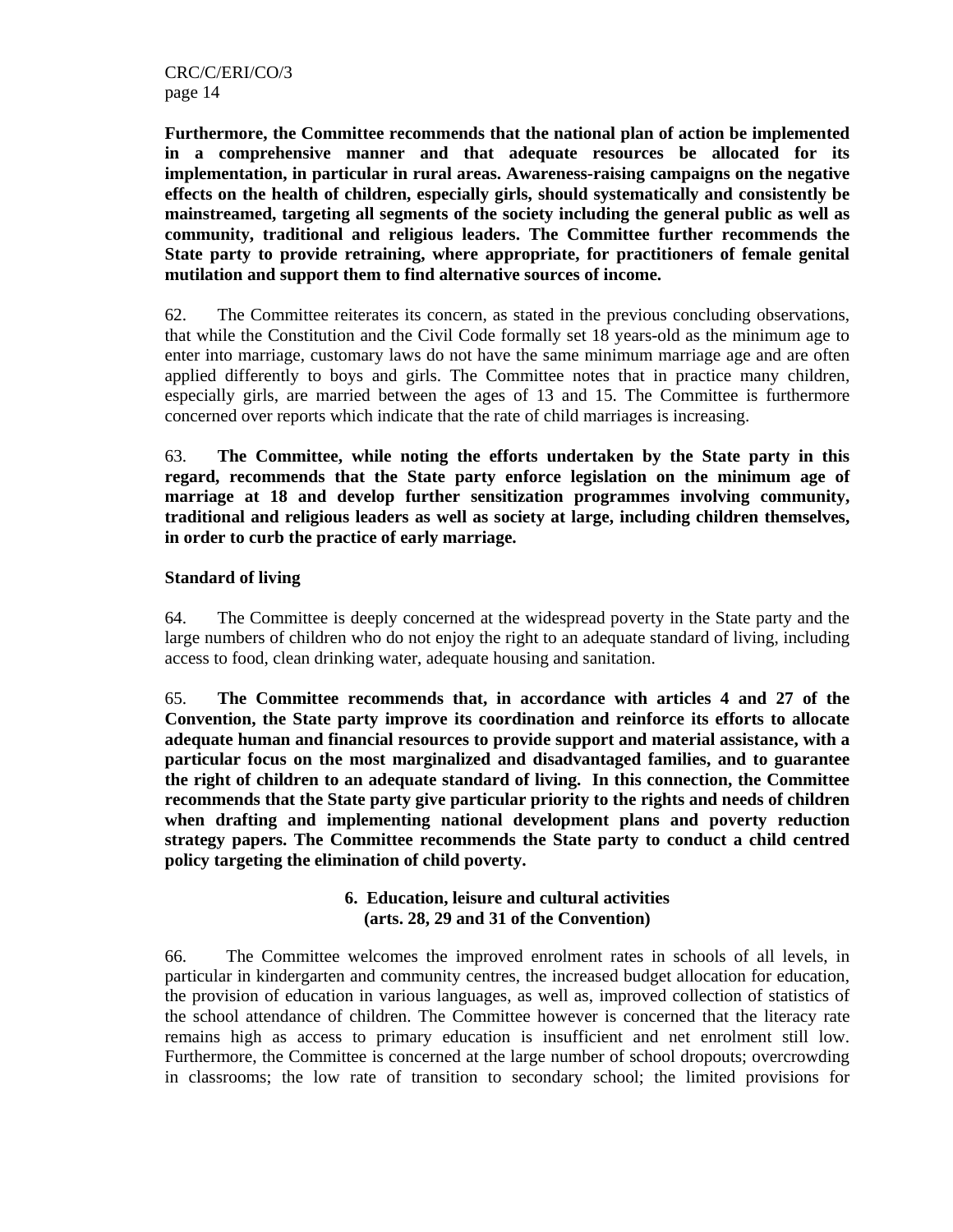vocational training; the insufficient number of trained teachers and available school facilities; and the poor quality of education. The Committee is concerned that considerable challenges still hamper eliminating inequalities which disadvantage children's access to education, in particular in rural regions and among nomadic groups, and on the basis of ethnicity and sex. Finally, the Committee notes the information given during the dialogue that schools and military camps are separated, but is still concerned over information that secondary school students have to undergo obligatory military training.

67. **The Committee recommends that the State party, taking into account its general comment No. 1 (2001) on the aims of education:**

**(a) Ensure that primary education is free and compulsory and take the necessary measures to ensure that all children are enrolled in primary education;** 

**(b) Increase public expenditure for education, in particular primary education, with specific attention to improving access and addressing sex, socio-economic, ethnic and regional disparities in the enjoyment of the right to education;** 

**(c) Train more teachers, especially female, and improve school facilities, notably water and sanitation, in particular in rural areas and among nomadic groups;** 

**(d) Undertake additional efforts to ensure access to adaptable informal education of high quality to vulnerable groups, including street children, orphans, refugee and displaced children, children with disabilities and child domestic workers, inter alia by addressing indirect and hidden costs of school education;** 

**(e) Further expand preschool facilities supplied with qualified teachers, make them free of costs and make special attempts to include children from vulnerable and school distant groups at early ages;** 

**(f) Ensure that secondary school students do not have to undertake obligatory military training;** 

**(g) Strengthen vocational training, including for children who have left school before completion;** 

**(h) Include human rights education as part of the curriculum;** 

**(i) Seek technical assistance from UNESCO and UNICEF, in particular to improve access to education for girls.**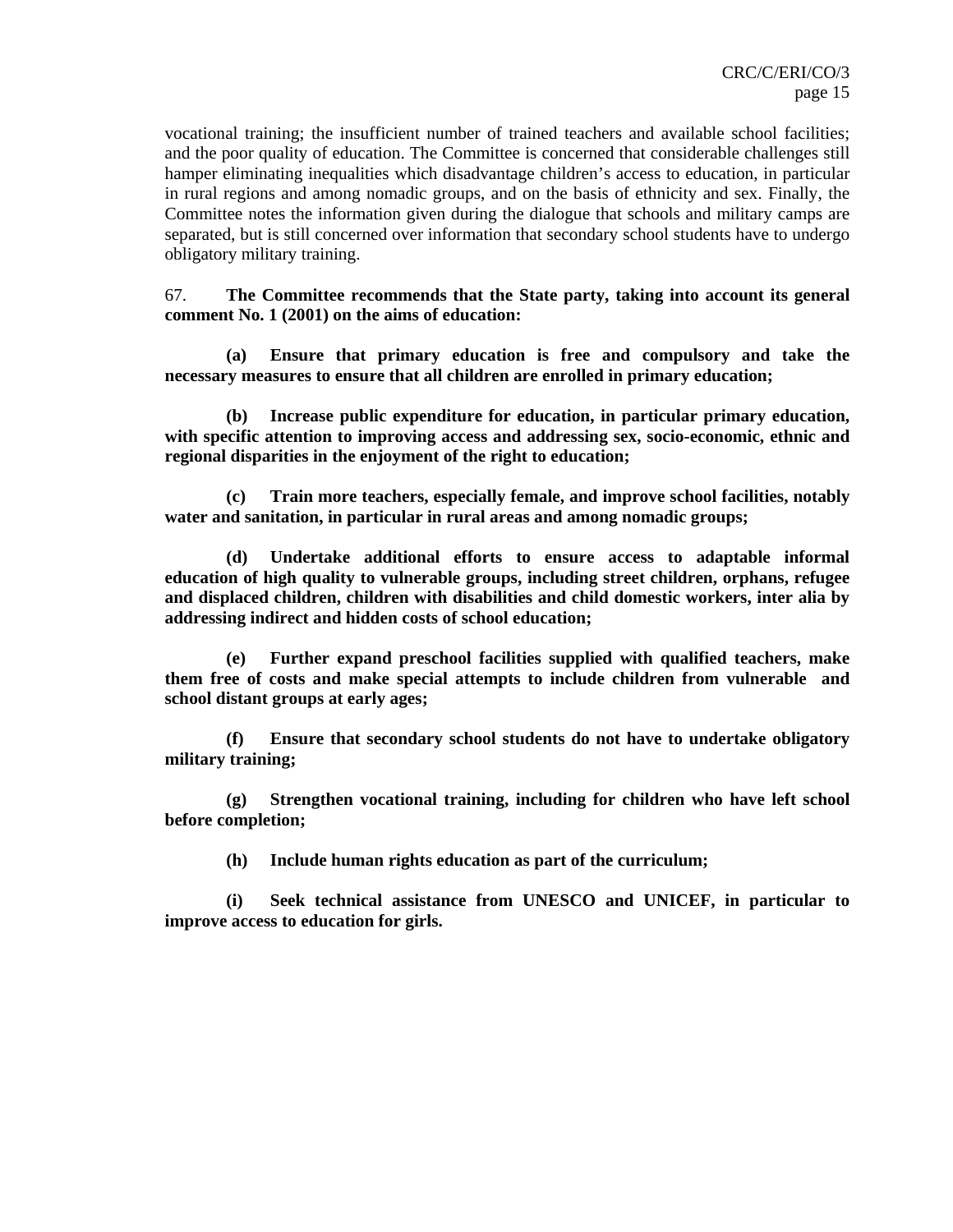#### **6. Special protection measures (arts. 22, 30, 38, 39, 40, 37 (b)-(d), 32-36 of the Convention)**

#### **Refugee and internally displaced children**

68. The Committee regrets that the State party has not ratified the 1951 Convention relating to the Status of Refugees and does not adequately collaborate with humanitarian agencies in order to ensure protection of internally displaced children.

## 69. **The Committee urges the State party to:**

## **(a) Ratify the 1951 Convention relating to the Status of Refugees;**

**(b) Extend further cooperation with humanitarian agencies in order to assist refugee and internally displaced children;** 

**(c) Take all measures to guarantee protection of refugee children in line with international human rights and refugee law, while taking into account the Committee's general comment No. 6 (2005) on the treatment of unaccompanied and separated children outside their country of origin.** 

#### **Children in armed conflict**

70. The Committee welcomes that the minimum age for recruitment is set to 18; however, it is concerned over reports of forced underage recruitment and at the detention and ill-treatment of boys under the age when they are required to serve their compulsory military service. Furthermore, the Committee is concerned over the lack of physical and psychological recovery for children affected by armed conflict, in particular those who were displaced and separated from their parents and those affected by landmines.

#### 71. **The Committee urges the State party to:**

**(a) Take all possible measures to prevent the recruitment of children and enforce its legislation strictly;** 

**(b) Provide physical and psychological recovery measures for all children affected by armed conflict, including those separated from their parents and landmine victims, while paying particular attention to female-headed households;** 

**(c) Consider ratification of the Rome Statute of the International Criminal Court;** 

**(d) Resume support to the operation of the United Nations Peacekeeping Mission in Ethiopia and Eritrea** (**UNMEE) in order to seek sustainable peace in the region.**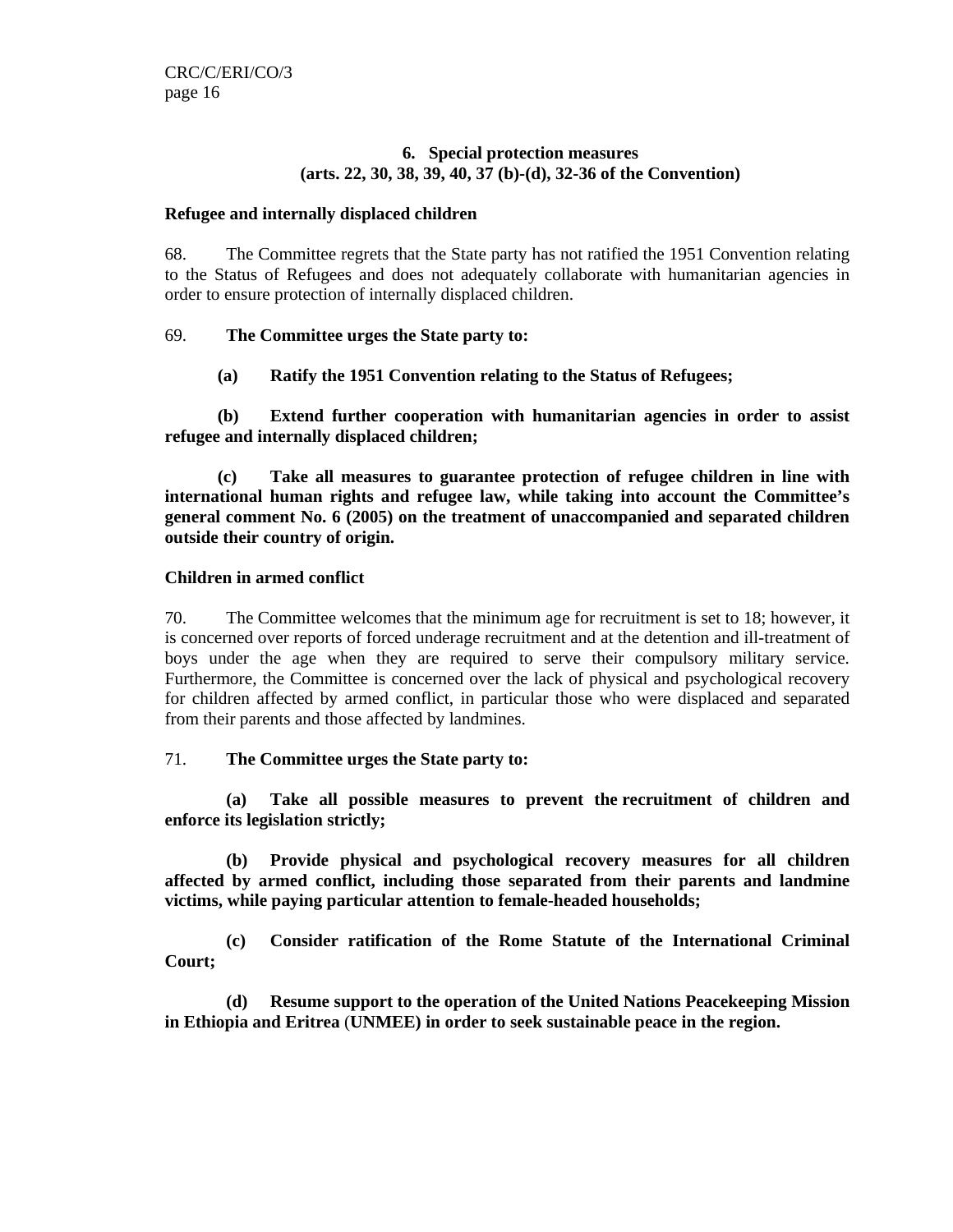#### **Street children**

72. The Committee, while noting information in the State party report regarding measures taken to protect street children, is concerned over the increasing number of street children, especially in major urban centres, and that these children are often victims of drug abuse, sexual exploitation, harassment and victimization by members of the police force. Furthermore, the Committee is concerned at the stigmatization of street children and negative attitudes in society towards them based upon their deprived social condition.

## 73. **The Committee recommends the State party to:**

**(a) Undertake a systematic assessment of the situation of street children in order to obtain an accurate picture of its root causes and magnitude;** 

**(b) Develop and implement with the active involvement of street children themselves a comprehensive policy which should address the root causes, in order to prevent and reduce this occurrence;** 

**(c) Provide, in coordination with NGOs, street children with the necessary protection, adequate health-care services, shelter, education and other social services;** 

**(d) Support family reunification programmes, when it is in the best interests of the child.** 

#### **Economic exploitation, including child labour**

74. The Committee notes the information from the State party regarding child work being mostly to help parents, but is concerned over information about widespread child labour and over the lack of comprehensive measures to ensure that children are protected from economic exploitation and the worst forms of child labour.

75. **The Committee urges the State party to develop and implement, with the support of ILO, UNICEF, and NGOs, a comprehensive assessment study and a plan of action to prevent and combat child labour, in full compliance with ILO Convention No. 138 (1973) concerning Minimum Age for Admission to Employment, which the State party has ratified. Furthermore, the Committee reiterates its recommendation that the State party ratify the ILO Convention No. 182 (1999) concerning the Prohibition and Immediate Action for the Elimination of the Worst Forms of Child Labour.**

#### **Sexual exploitation and sexual abuse**

76. The Committee welcomes the initiatives by the State party to combat sexual exploitation of children, including the establishment of a national plan of action against sexual exploitation of children. Nevertheless, the Committee is concerned over the rising numbers of children, especially girls, who are victims of sexual exploitation and sexual abuse. The Committee notes that the majority of cases remain in impunity. Furthermore, the Committee is deeply concerned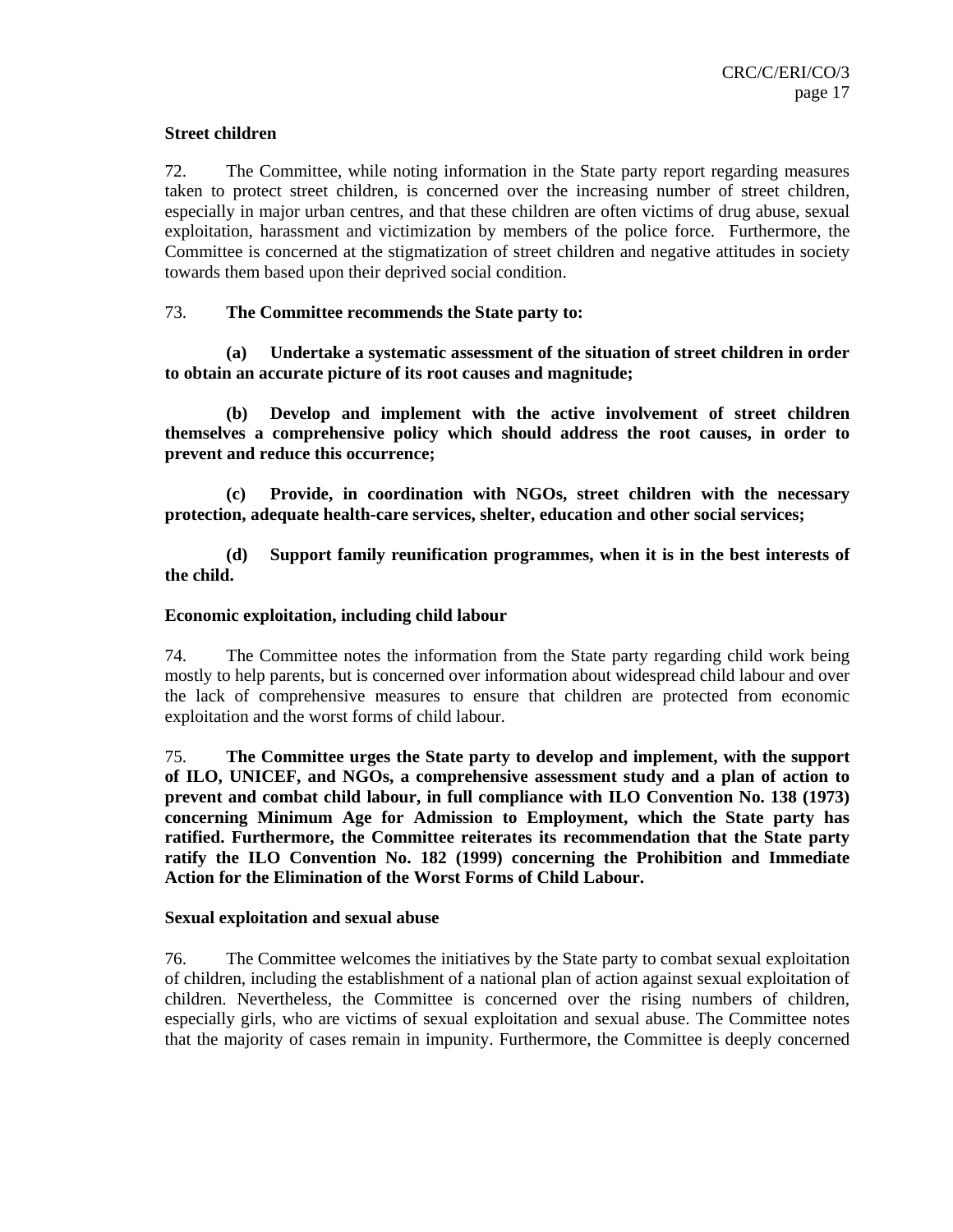CRC/C/ERI/CO/3 page 18

at the lack of information in the State party report on the extent of the problem and the number of children affected.

#### 77. **The Committee recommends that the State party:**

**(a) Undertake a comprehensive study to document the number of children victims of sexual exploitation and abuse and to identify the root causes of the problem;** 

**(b) Carry out awareness-raising educational measures to prevent and eliminate sexual exploitation;** 

**(c) Train professionals, in particular those working with the administration of justice, in order to receive, investigate process complaints in a child-sensitive manner that respects the privacy of the victim;** 

**(d) Ensure adequate resources in order to investigate cases of sexual abuse and exploitation and prosecute and impose adequate sentences for such crimes;** 

**(e) Implement a comprehensive policy, with the participation of NGOs, for the prevention, recovery and social reintegration of child victims, in accordance with the Declaration and Agenda for Action and the Yokohama Global Commitment adopted at the 1996 and 2001 World Congresses against Commercial Sexual Exploitation of Children.** 

#### **Juvenile justice**

78. The Committee regrets the absence of a child friendly juvenile justice system in the country and reiterates its concern that children between 15 and 17 are tried as adults. The Committee is concerned that deprivation of liberty is not used as a measure of last resort and at the lack of separation of children from adults in pretrial detention.

79. **The Committee urges the State party to ensure that juvenile justice standards are fully implemented, in particular articles 37 (b), 40 and 39 of the Convention, as well as the United Nations Standard Minimum Rules for the Administration of Juvenile Justice ("the Beijing Rules") and the United Nations Guidelines for the Prevention of Juvenile Delinquency ("the Riyadh Guidelines") the United Nations Rules for the Protection of Juveniles Deprived of Their Liberty ("the Havana Rules"), and in the light of the Committee's day of general discussion on the administration of juvenile justice. In particular, the Committee recommends that the State party:** 

**(a) Develop a juvenile justice system, with specialized juvenile courts, which ensures that all children are tried as such. Children under 18 should not be tried as adults;** 

**(b) Improve training programmes on relevant international standards for all professionals involved with the system of juvenile justice such as judges, police officers, defence lawyers and prosecutors;**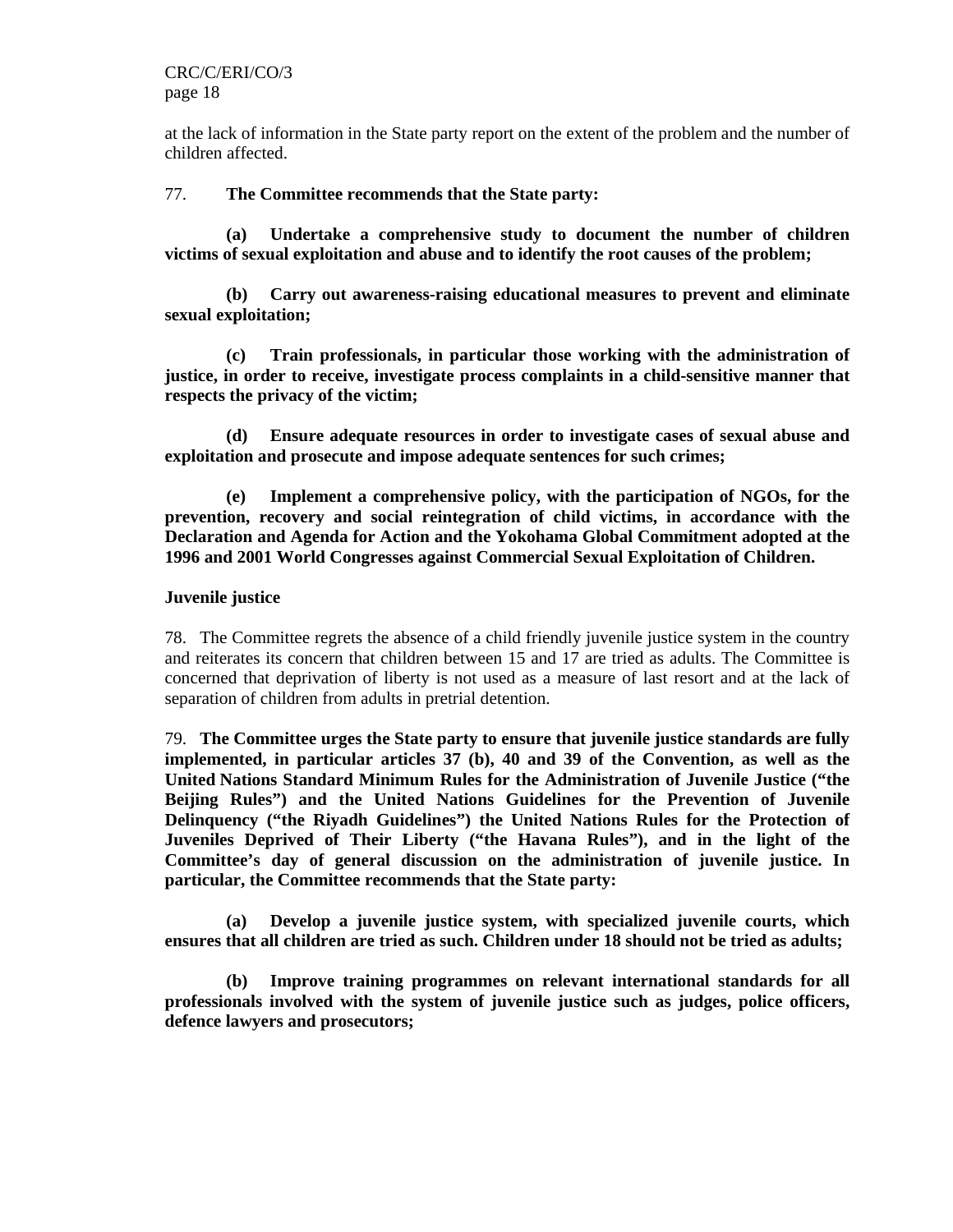**(c) Provide children, both victims and accused, with adequate legal assistance throughout the legal proceedings;** 

**(d) Be guided in this respect by the Guidelines on Justice in Matters involving Child Victims and Witnesses of Crime (Economic and Social Council resolution 2005/20);** 

**(e) Ensure that detention and institutionalisation of child offenders is only recurred to as a last resort;** 

**(f) Seek technical assistance and other cooperation from the Interagency Panel on Juvenile Justice, which includes UNODC, UNICEF, OHCHR and NGOs.** 

#### **Children belonging to a minority group**

80. The Committee notes the lack of information on children belonging to minority groups in the report of the State Party.

81. **The Committee urges the State party to provide information on the fulfilment of the rights of children belonging to minority groups in its next periodic report.** 

#### **8.****Ratification of international human rights instruments**

82. The Committee is of the opinion that the ratification of or accession to other international core human rights instruments would strengthen the efforts of the State party to meet its obligations in guaranteeing the full realization of rights of all children under its jurisdiction.

83. **The Committee encourages the State party to ratify or accede to all core international human rights instruments and ensure prompt compliance and implementation with reporting requirements in order to promote and improve the overall protection of human rights.** 

#### **9. Follow-up and dissemination**

**Follow-up** 

84. **The Committee recommends that the State party take all appropriate measures to ensure that the present recommendations are fully implemented, inter alia by transmitting them to the members of the Cabinet, the Parliament, and to regional and sub-regional authorities, when applicable, for appropriate consideration and further action.** 

#### **Dissemination**

85. **The Committee further recommends that the second and third periodic report and written replies submitted by the State party and the related recommendations (concluding observations) it adopted be made widely available in the languages of the country, including (but not exclusively) through the Internet to the public at large, civil society**